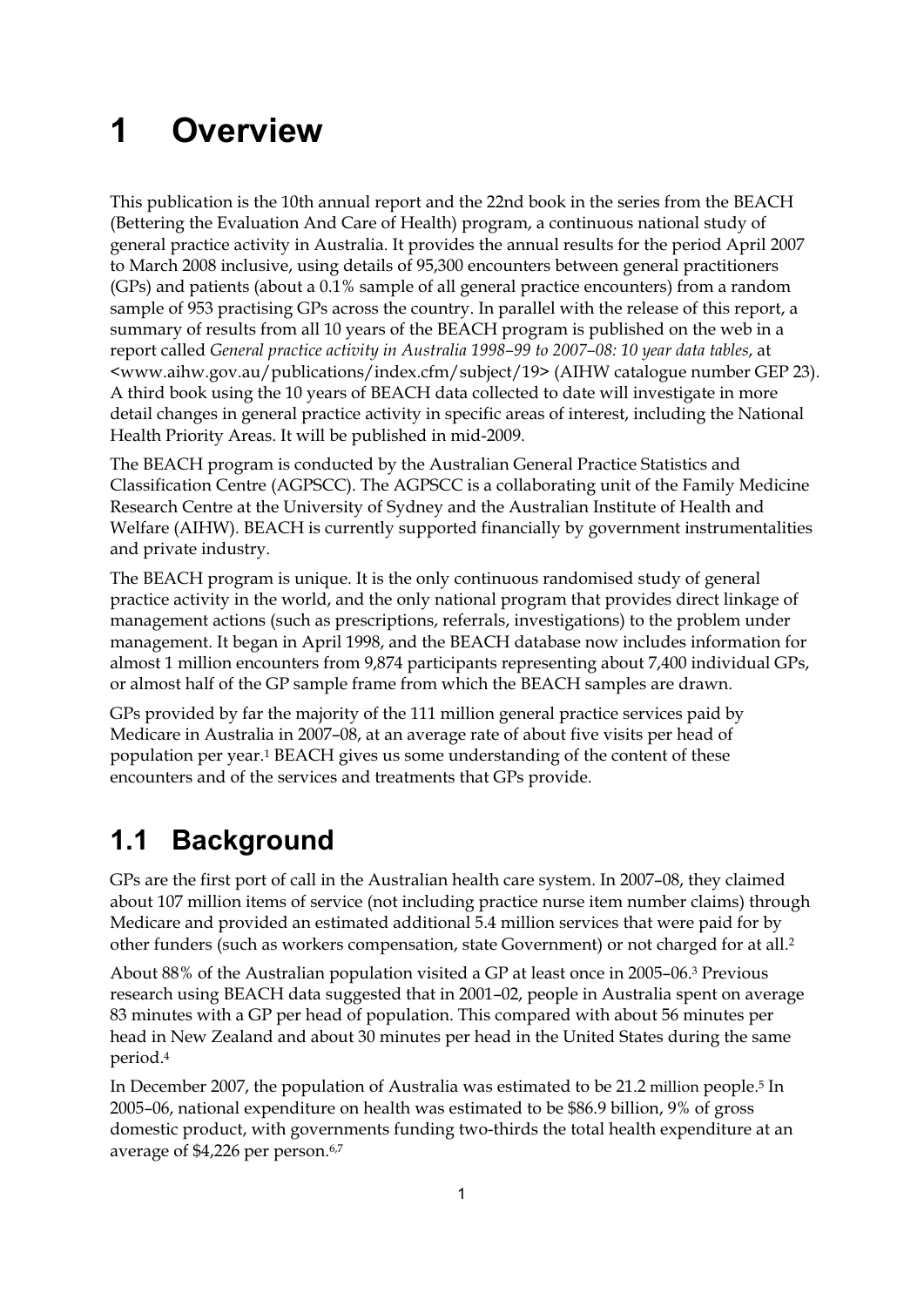- In 2005, in Australia, 49,393 medical practitioners were working as clinicians, of whom 44% were primary care providers. Of these, 80% were recognised general practitioners and 20% were other primary care medical practitioners.8
- $\bullet$  There were 98 full-time equivalent practising primary care practitioners per 100,000 people in Australia in 2005.8
- $\bullet$  By far the majority of visits to GPs are funded through the Commonwealth Medicare Benefits Schedule (MBS). In the 2007–08 financial year, there were about 107 million general practice services (excluding practice nurse items) paid through Medicare at an average of about five GP services per person.1 This equates to about 293,000 services per day, or more than 2 million per week.
- $\bullet$  In 2007, the primary cost to Medicare for GP items was over \$4 billion.1 Up-to-date estimates of secondary costs generated by GPs could not be located.

## **1.2 The BEACH program**

In summary, the BEACH program is a continuous national study of general practice activity in Australia. It uses details of about 100,000 encounters between GPs and patients (about a 0.1% sample of all general practice encounters) from a random sample of approximately 1,000 recognised practising GPs from across the country. The BEACH methods are described in Chapter 2 of this report.

A random sample of GPs who claimed at least 375 general practice Medicare items of service in the previous 3 months is regularly drawn from Medicare Australia data by the Primary and Ambulatory Care Division of the Australian Government Department of Health and Ageing (DoHA). GPs are approached by letter and followed up by telephone recruitment. Each participating GP completes details for 100 consecutive GP–patient encounters on structured paper encounter forms (Appendix 1). They each also provide information about themselves and their major practice (Appendix 2).

### **Aims**

The three main aims of the BEACH program are:

- $\bullet$  to provide a reliable and valid data collection process for general practice that is responsive to the ever-changing needs of information users
- $\bullet$ to establish an ongoing database of GP–patient encounter information
- $\bullet$  to assess patient risk factors and health states, and the relationship these factors have with health service activity.

## **Current status of BEACH**

BEACH began in April 1998 and is now in its 11th year. The database for the first 10 years includes data for approximately 990,000 GP–patient encounters from almost 9,900 participating GPs. Each year the AGPSCC publishes an annual report of BEACH results through the AIHW. This publication reports results from the previous BEACH data year (that is, April 2007 to March 2008) on a national basis to provide an overview of general practice activity.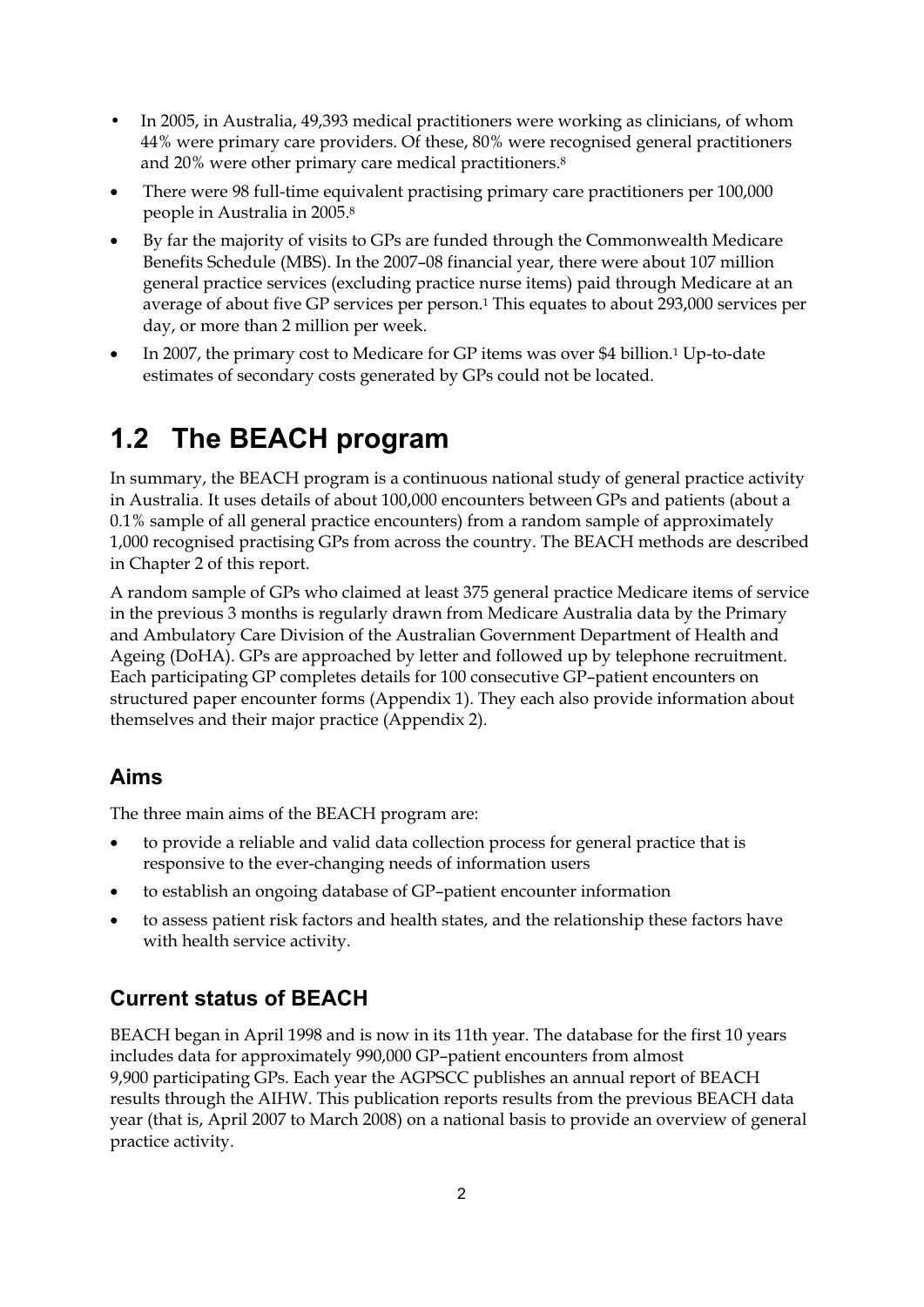Other reports use the database for secondary analyses of a selected topic or for a specific research question. Recent examples are a comparative study of general practice activity in each of the states and territories of Australia<sup>9</sup>, a comparative study of activity in rural and metropolitan areas of Australia10, and a report of more than 100 BEACH substudies (including abstracts of results and the research tools).11 All annual reports and other BEACH reports can be downloaded from <www.fmrc.org.au/publications/> (go to Books—General Practice Series) or from <www.aihw.gov.au/publications/index.cfm/subject/19>.

#### **The strengths of the BEACH program**

BEACH tells us about what happens at clinical encounters between patients and GPs. It tells us about the relationships between the characteristics of the GP workforce, the patients they manage, the problems that are presented to and managed by GPs, and the treatment provided for each problem. It also provides a reliable continuous measure of changes in general practice since 1998.

We are often asked to outline the strengths of the BEACH program when compared with general practice activity data from other sources. These strengths are summarised below.

- $\bullet$  BEACH is the only national study of general practice activity in the world that is continuous, relying on a random ever-changing sample of GPs, and directly linking management actions to the morbidity under management.
- $\bullet$  The sheer size of the GP sample (1,000 per year) and the relatively small cluster of encounters around each GP provide more reliable estimates than a smaller number of GPs with large clusters of patients and/or encounters.12
- $\bullet$  Our access to a regular random sample of recognised GPs in active practice, through the Australian Government Department of Health and Ageing (DoHA), ensures that the GP sample is drawn from a very reliable sample frame of currently active GPs.
- $\bullet$  There are sufficient details about the characteristics of all GPs in the sample frame to test the representativeness of the final sample, and to apply post-stratification weighting to correct for any under-representation or over-representation in the sample compared with the original sample frame.
- $\bullet$  The ever-changing nature of the sample (where each GP can participate only once per triennium) ensures reliable representation of what is happening in general practice across the country. The sampling methods ensure that new entrants to the profession are available for selection because the sample frame is based on the most recent Medicare Australia data.

Where data collection programs use a fixed set of GPs over a long period, they are measuring what that group is doing at any one time, or how that group has changed over time, and there may well be a 'training effect' inherent in longer-term participation in such programs. Such measures cannot be generalised to the whole of general practice. Further, where GPs in the groups have a particular characteristic in common (for example, all belong to a professional organisation to which not all GPs belong; all use a selected software system which is not used by all GPs), the group is biased and cannot represent all GPs.

 $\bullet$  Each GP records for a set number of encounters (100), but there is wide variance among them in the number of patient consultations they conduct in any one year. DoHA therefore provides an individual count of activity level (that is, number of A1 Medicare item numbers claimed in the previous period) for all randomly sampled GPs, allowing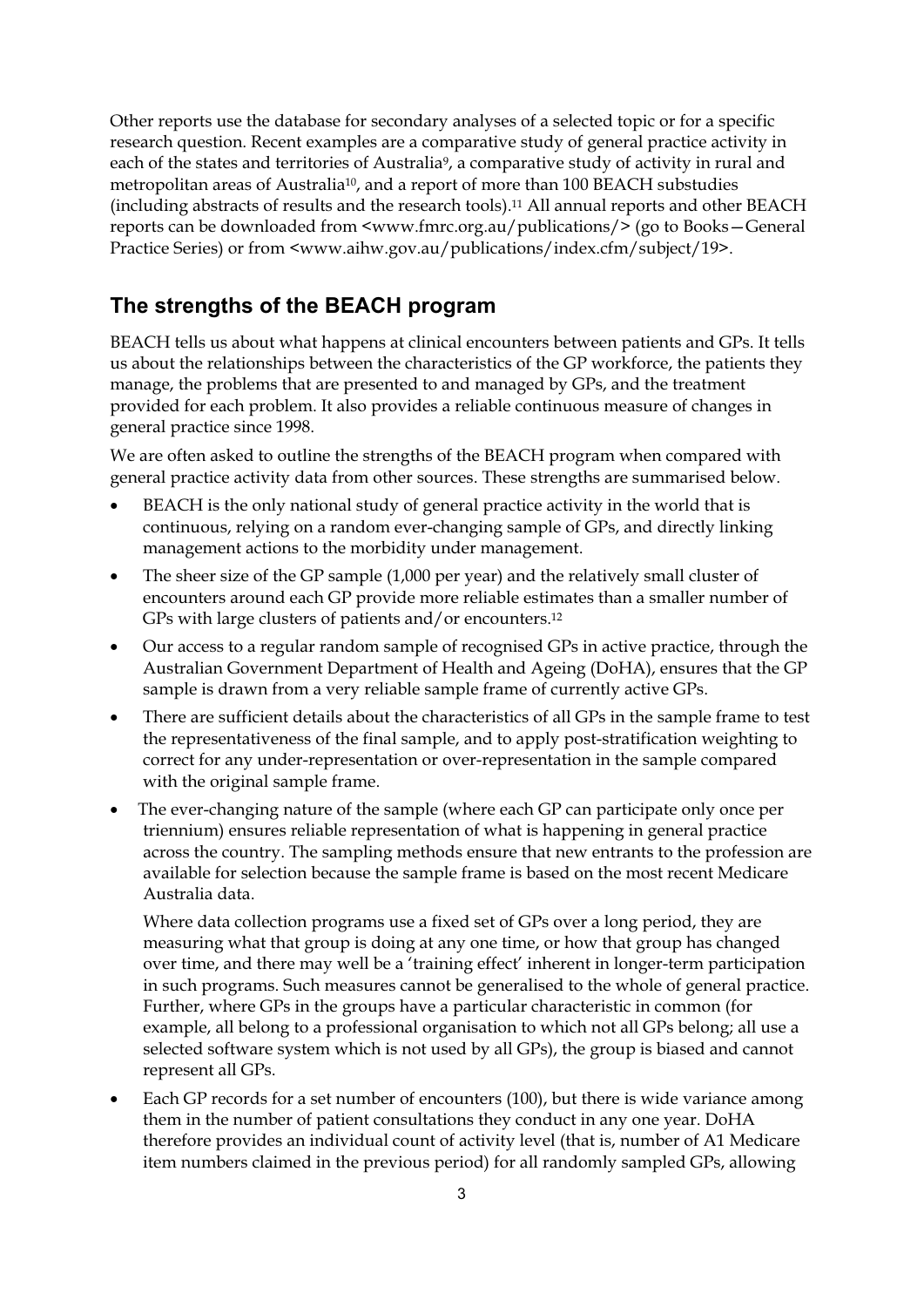us to give a weighting to each GP's set of encounters commensurate with his or her contribution to total general practice encounters. This ensures that the final encounters represent encounters with all GPs.

- $\bullet$  The structured paper encounter form leads the GP through each step in the encounter, encouraging entry of data for each element (see Appendix 1). In contrast, systems such as electronic health records rely on the GP to complete all fields of interest without guidance.
- $\bullet$  The activities described in BEACH include all patient encounters, not just those covered by Medicare.
- $\bullet$  The medication data include all prescriptions, rather than being limited to those prescribed medications covered by the Pharmaceutical Benefits Scheme (PBS) (as are PBS data).
- $\bullet$  BEACH is the only source of information on medications supplied directly to the patient by the GP, and about the medications GPs advise for over-the-counter (OTC) purchase, the patients to whom they provide such advice and the problems managed in this manner.
- $\bullet$  The inclusion of other (non-pharmacological) treatments such as clinical counselling and procedural treatments provides a broader view of the interventions used by GPs in the care of their patients than other data sources.
- $\bullet$  The link from all management actions (for example, prescribing, ordering tests) to the problem under management provides the user with a measure of the 'quality' of care rather than just a count of the number of times an action has occurred (for example, how often a specific drug has been prescribed).
- $\bullet$  The use of a well-structured classification system designed specifically for general practice, together with the use of an extended vocabulary of terms which facilitates reliable classification of the data by trained secondary coders, removes the guesswork often applied in word searches of available records (in free text format) and in classification of a concept.
- - The analytical techniques applied to the BEACH data ensure that the clustering inherent in the sampling methods is dealt with. Results are reported with 95% confidence intervals. Users are therefore aware of how reliable any estimate might be.
- $\bullet$  Reliability of the methods is demonstrated by the consistency of results over time where change is not expected, and by the measurement of change when it might be expected.

## **1.3 Issues when using BEACH data with other national data**

Users of the BEACH data might wish to consolidate information from multiple national data sources. Integration of data from multiple sources can provide a more comprehensive picture of the health and health care of the Australian community. It is therefore important that readers are aware of how the BEACH data differ from those drawn from others. This section summarises differences between BEACH and other national sources of data about general practice in Australia.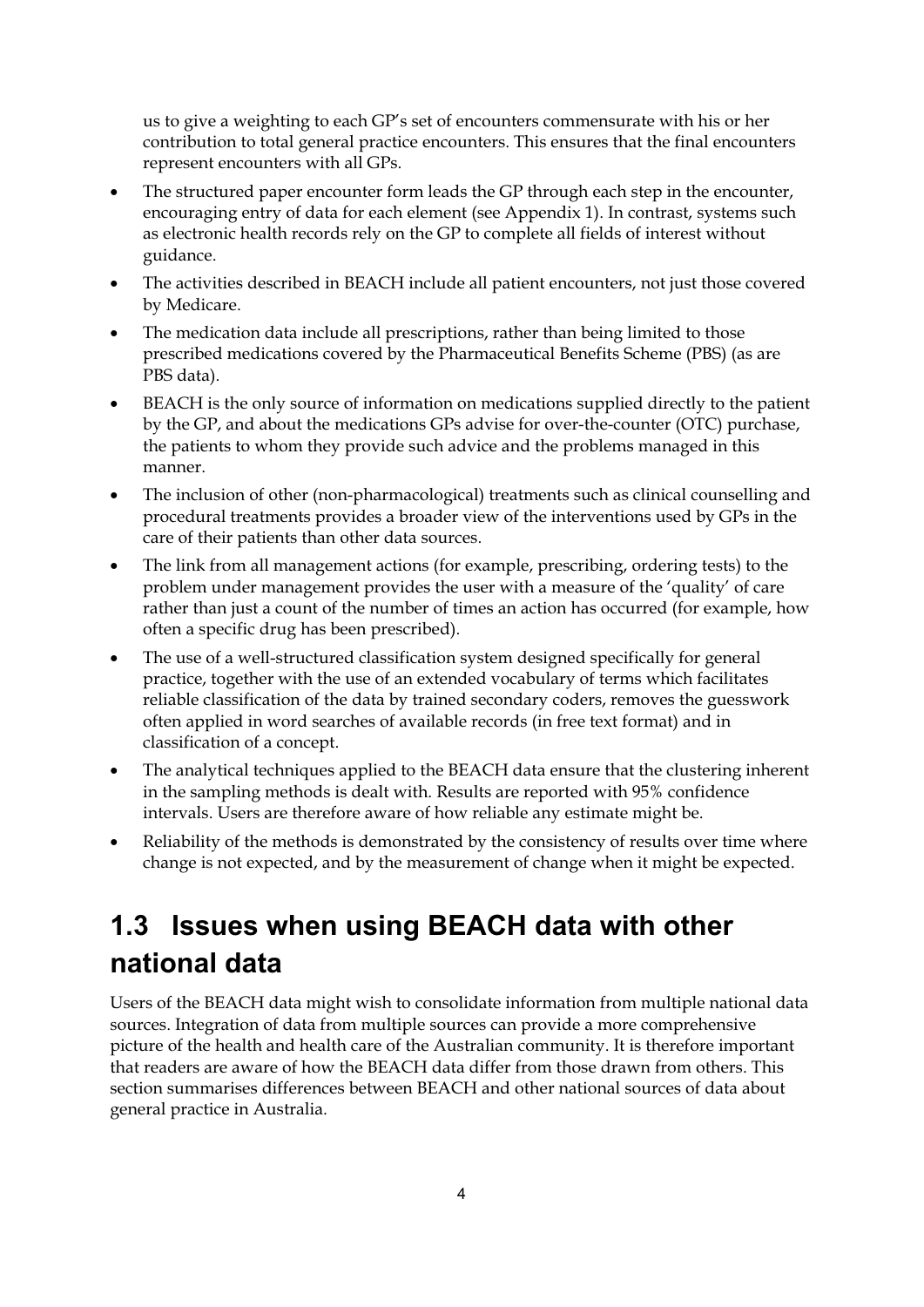### **The Pharmaceutical Benefits Scheme**

Prescribed medications paid for under the Pharmaceutical Benefits Scheme (PBS) are recorded by Medicare Australia. The PBS data:

- $\bullet$  count the prescription each time it crosses the pharmacist's counter (so that one prescription written by the GP with five repeats in BEACH would be counted by the PBS six times if the patient filled all repeats)
- $\bullet$  count only those prescribed medications subsidised by the PBS and costing more than the minimum subsidy (and therefore covered by the PBS for all patients), or medications prescribed for those holding a Commonwealth concession card or for those who have reached the safety net threshold
- will change with each change in the PBS safety net threshold—when the threshold increases, those that then fall under the threshold will no longer be counted in the PBS for non-Commonwealth concession cardholders13
- $\bullet$ have no record of the problem being managed.

In BEACH:

- $\bullet$  total medications include those prescribed (whether covered by the PBS for all or some patients), those supplied to the patient directly by the GP, and those advised for OTC purchase
- $\bullet$  each prescription recorded reflects the GP's intent that the patient receives the prescribed medication and the specified number of repeats; the prescription, irrespective of the number of repeats ordered, is counted only once
- $\bullet$ the medication is directly linked to the problem being managed by the GP
- $\bullet$  there is no information on the number of prescriptions not filled by the patient (and this also applies to the PBS).

These differences have a major impact on the numbers of prescriptions counted but also affect their distribution. For example, the majority of broad spectrum antibiotics such as amoxycillin fall under the PBS minimum subsidy level and would not be counted in the PBS data, except where patients received the medication under the PBS because they are Commonwealth concession cardholders or had reached the annual safety net threshold.13

#### **Medicare Benefits Schedule**

Consultations with GPs that are paid for in part or in full under the Medicare Benefits Schedule (MBS) are recorded by Medicare Australia.

- $\bullet$  The MBS consultation data provided by DoHA do not usually include data about patients and encounters funded through DVA.
- $\bullet$  The MBS data include those GP services that have been billed to Medicare. BEACH includes all consultations, irrespective of who pays for them (if anyone).
- $\bullet$  The MBS data reflect the item number charged to Medicare for a service, and some patient demographics, but hold no information about the content of the consultation.
- $\bullet$  In 2007–08, BEACH participants were limited to recording three Medicare item numbers for each encounter. In contrast, MBS data include all Medicare item numbers claimed. In the BEACH data set this may result in a lower number of 'other' Medicare items than would be counted in the Medicare data.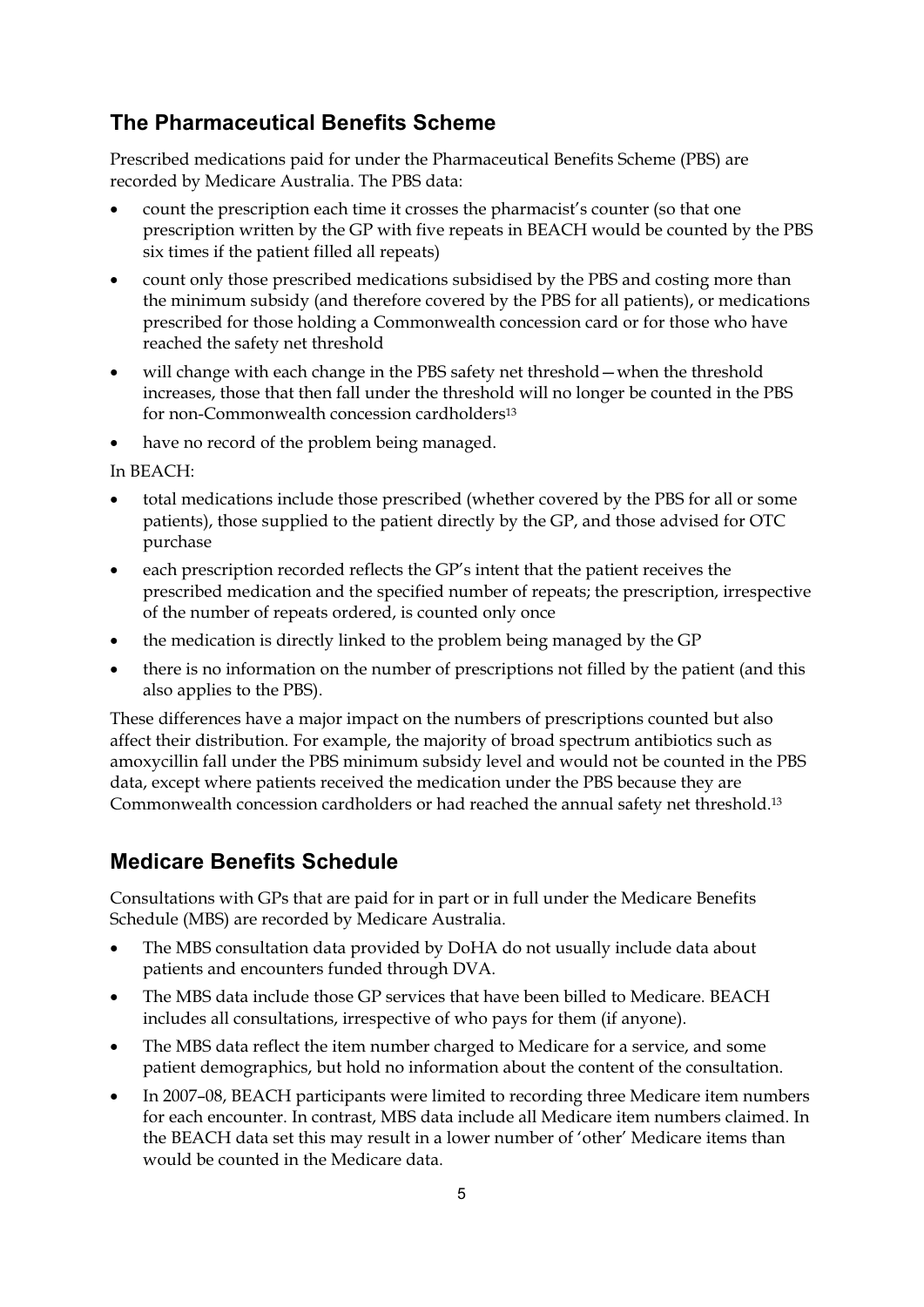$\bullet$  In activities of relatively low frequency with a skewed distribution across individual GPs, the relative frequency of the event in the BEACH data may not reflect that reported in the MBS data. For example, a study of early uptake of some enhanced primary care items by GPs demonstrated that almost half the enhanced primary care items claimed through the MBS came from about 6% of active GPs.14 Where activity is so skewed across the practising population, a national random sample will provide an underestimate of activity because the sample reflects the population rather than the minority.

### **Pathology data from the MBS**

Pathology tests undertaken by pathologists that are charged to Medicare are recorded by Medicare Australia. However, these Medicare data are not comparable with BEACH data.

- $\bullet$  Each pathology company can respond differently to a specific test order label recorded by the GP. So the tests completed by a pathologist in response to a GP order for a full blood count may differ between companies.
- $\bullet$  The pathology companies can charge through the MBS only for the three most expensive items undertaken, even when more were actually done. This is called 'coning' and is part of the DoHA pathology payment system. This means that the tests recorded in the MBS include only those charged for, not all those that were done.
- $\bullet$  This means that the MBS pathology data reflect those tests billed to the MBS after interpretation of the order by the pathologist and after selection of the three most expensive items.
- $\bullet$  Pathology MBS items contain pathology tests that have been grouped on the basis of cost (for example, 'any two of the following … tests'). Therefore an MBS item often does not give a clear picture of the precise tests performed.

In BEACH, the pathology data:

- $\bullet$  include details of pathology tests ordered by the participating GPs, however the GP is limited to the recording of five tests or battery of tests at each encounter, and as the number of tests/batteries ordered on any single occasion is increasing<sup>2</sup>, an increasing number of additional tests ordered will be lost.
- $\bullet$  reflect the terms used by GPs in their orders to pathologists, and for reporting purposes these have been grouped by the MBS pathology groups for comparability.

The distributions of the two data sets will therefore differ, reflecting on the one hand the GP order and on the other the MBS-billed services from the pathologist.

Those interested in GP pathology ordering will find more detailed information from the BEACH program in *Pathology ordering by general practitioners in Australia 1998*.15 A study of changes in pathology ordering patterns between 1998–99 and 2000–0116 is also available through the Family Medicine Research Centre (FMRC) website

<www.fmrc.org.au/publications/> (go to Books—General Practice Series). We are currently investigating recent trends in pathology ordering by GPs under a Quality Use of Pathology project funded by the Diagnostics and Technology Branch of DoHA.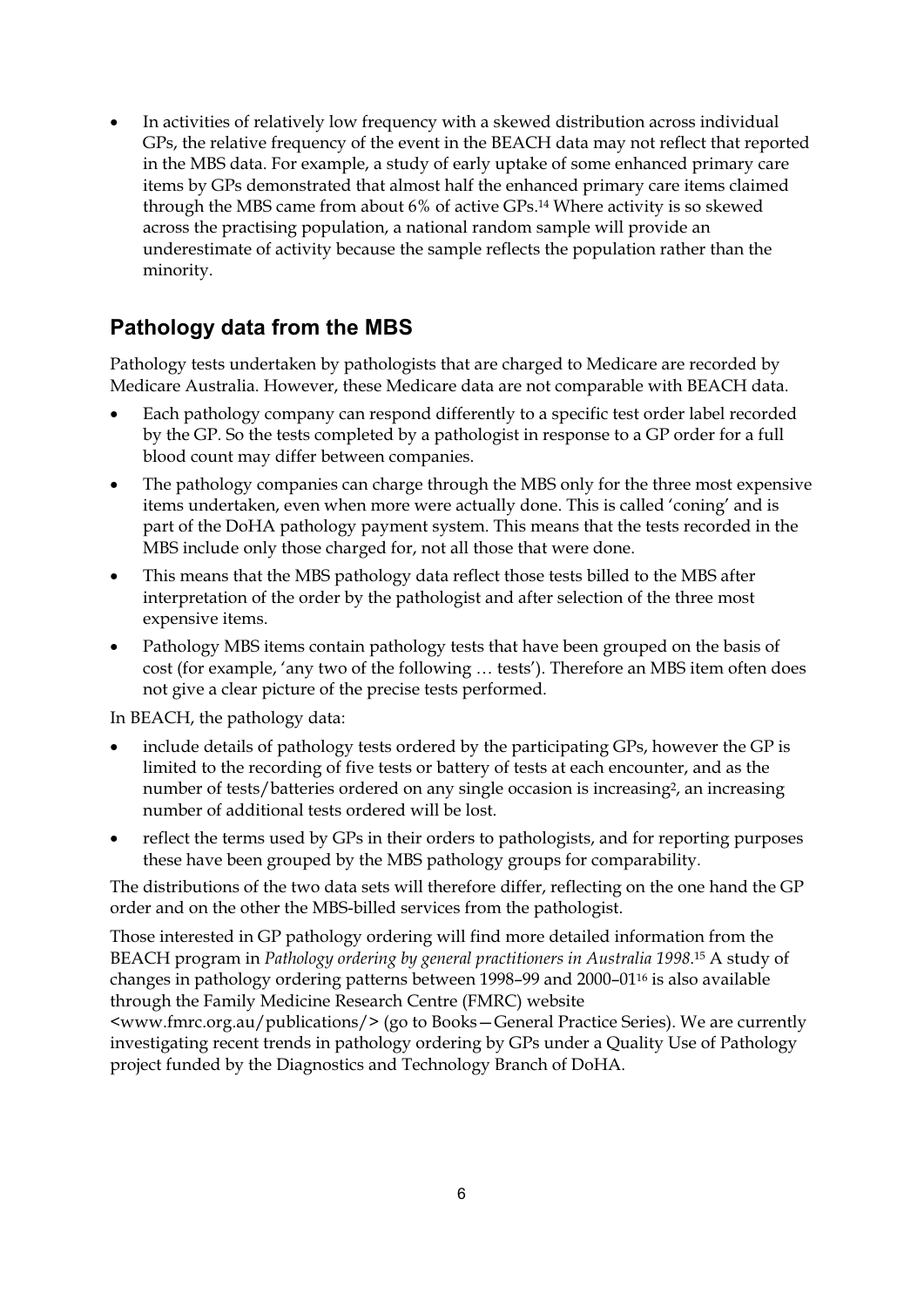#### **Imaging data from the MBS**

Some of the issues discussed regarding pathology data also apply to imaging data. Although coning is not an issue for imaging, radiologists can decide whether the test ordered by the GP is the most suitable and whether to undertake other tests of their choosing. The MBS data therefore reflect the tests that are actually undertaken by the radiologist, whereas the BEACH data reflect those ordered by the GP.

Those interested in GP imaging ordering should view *Imaging orders by general practitioners in Australia 1999–00*17, at the Family Medicine Research Centre website.

#### **The National Health Survey**

The National Health Survey, conducted by the Australian Bureau of Statistics, provides estimates of population prevalence of specific diseases, and a measure of the problems taken to the GP by people in the 2 weeks before the survey.

- $\bullet$  Prevalence estimates are based on self-reported morbidity from a representative sample of the Australian population, using a structured interview to elicit health-related information from participants.18
- $\bullet$  Community surveys such as the National Health Survey have the advantage of accessing people who do not go to a GP as well as those who do. They can therefore provide an estimate of population prevalence of disease and point estimates of incidence.
- $\bullet$  Self-report has been demonstrated to be susceptible to misclassification because of a lack of clinical corroboration of diagnoses.19

Management rates of health problems in general practice represent GP workload for a health problem. BEACH can be used to estimate the period incidence of diagnosed disease presenting in general practice through the number of new cases of that disease. The management rates of individual health problems and management actions can be extrapolated to national management rates.

The general practice patient population sits between the more clinical hospital-based population and the general population<sup>20,21</sup>, with around 88% of Australians visiting a GP at least once in any year.3 Disease management rates are a product of both the prevalence of the disease/health problem in the population, and the frequency with which a patient visits a GP for the treatment of that problem. Those who are older and/or have more chronic disease are therefore likely to visit more often, and have a greater chance of being sampled in the encounter data.

There has been a SAND (Supplementary Analysis of Nominated Data) substudy (see Section 2.4) of disease prevalence among patients seen in general practice. Those interested in disease prevalence should refer to the recently published papers: *Estimating prevalence of common chronic morbidities in Australia*3, and *Prevalence and patterns of multimorbidity in Australia*.22

## **1.4 Access to BEACH data**

Different bundles of BEACH data are available to the general public, to BEACH-participating organisations, and to other organisations and researchers.